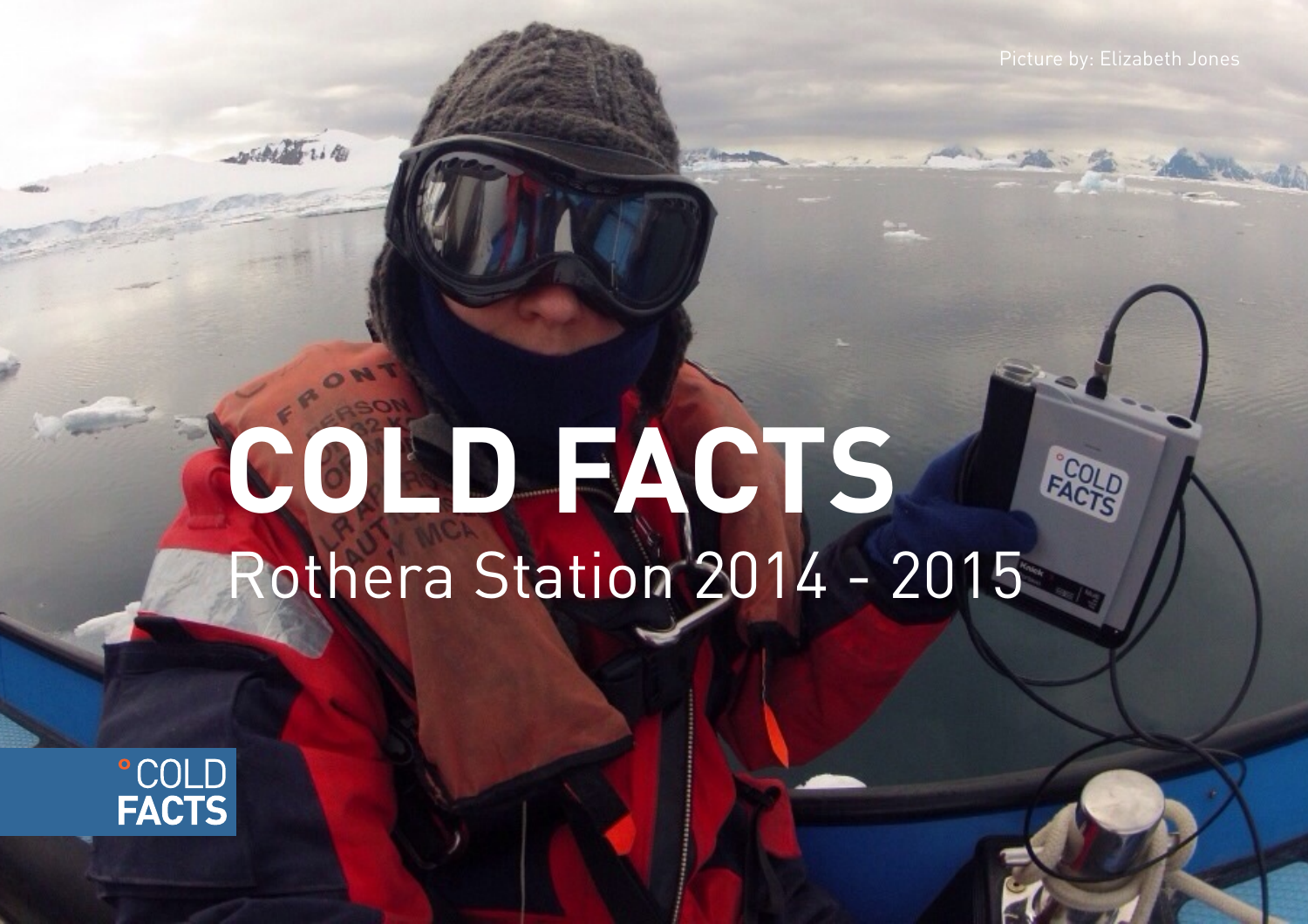## **Objectives**

Human activity has rapidly increased the carbon dioxide (CO2) in the atmosphere, leading to global warming. About 40% of the CO2 is taken-up by the oceans which changes the ocean chemistry by reducing the pH and leads to ocean acidification – the other CO2 problem.

The West Antarctic Peninsula region has the most rapidly increasing temperatures of the Southern hemisphere, which leads to warming of the ocean and increased melting of the sea ice and glaciers. The increasing CO2 in Antarctic surface and deep waters is changing the ocean chemistry, which has implications for the whole Antarctic ecosystem.

Rothera Research Station, Marguerite Bay, is an excellent 'natural laboratory' to study the effects of melt of sea ice and glaciers alongside the changes in ocean chemistry.

The overall aim of this project is to improve our understanding of the oceanic CO2 in the changing Antarctic by:

- 1. Starting a new weekly time series of oceanic CO2 in Marguerite Bay – collecting data through the Antarctic summer and winter.
- 2. Comparing the effects of plankton, deep CO2-rich (low pH) water and sea ice and glacial melt at different sites during the summer.
- 3. Studying CO2 in sea ice drilling for ice cores during spring-summer sea ice melt and winter sea ice formation seasons.
- 4. Carrying out biological experiments of the seawater plankton community with future high-CO2 (low pH) conditions.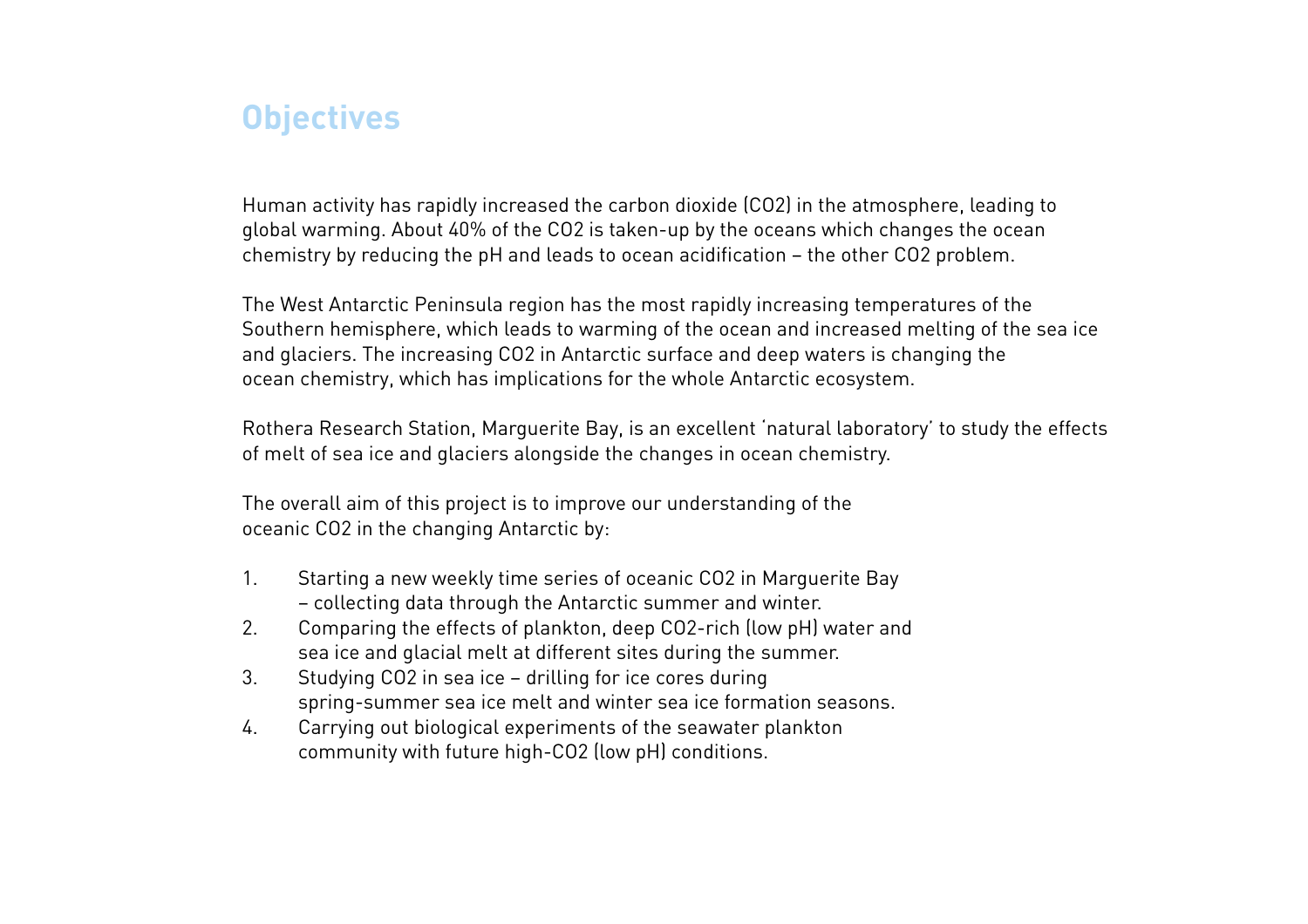## **Team**



**Dr. Elizabeth Jones - Postdoctoral Researcher, University of Groningen and the Netherlands Institute for Sea Research (NIOZ)**

Postdoctoral scientist passionate about the planet in a changing climate. Key interests include (1) carbonate chemistry in polar oceans and the role of sea ice, (2) carbon cycle in coral reefs and (3) ocean acidification. Dedicated to research and outreach through Antarctic expeditions and international collaborations.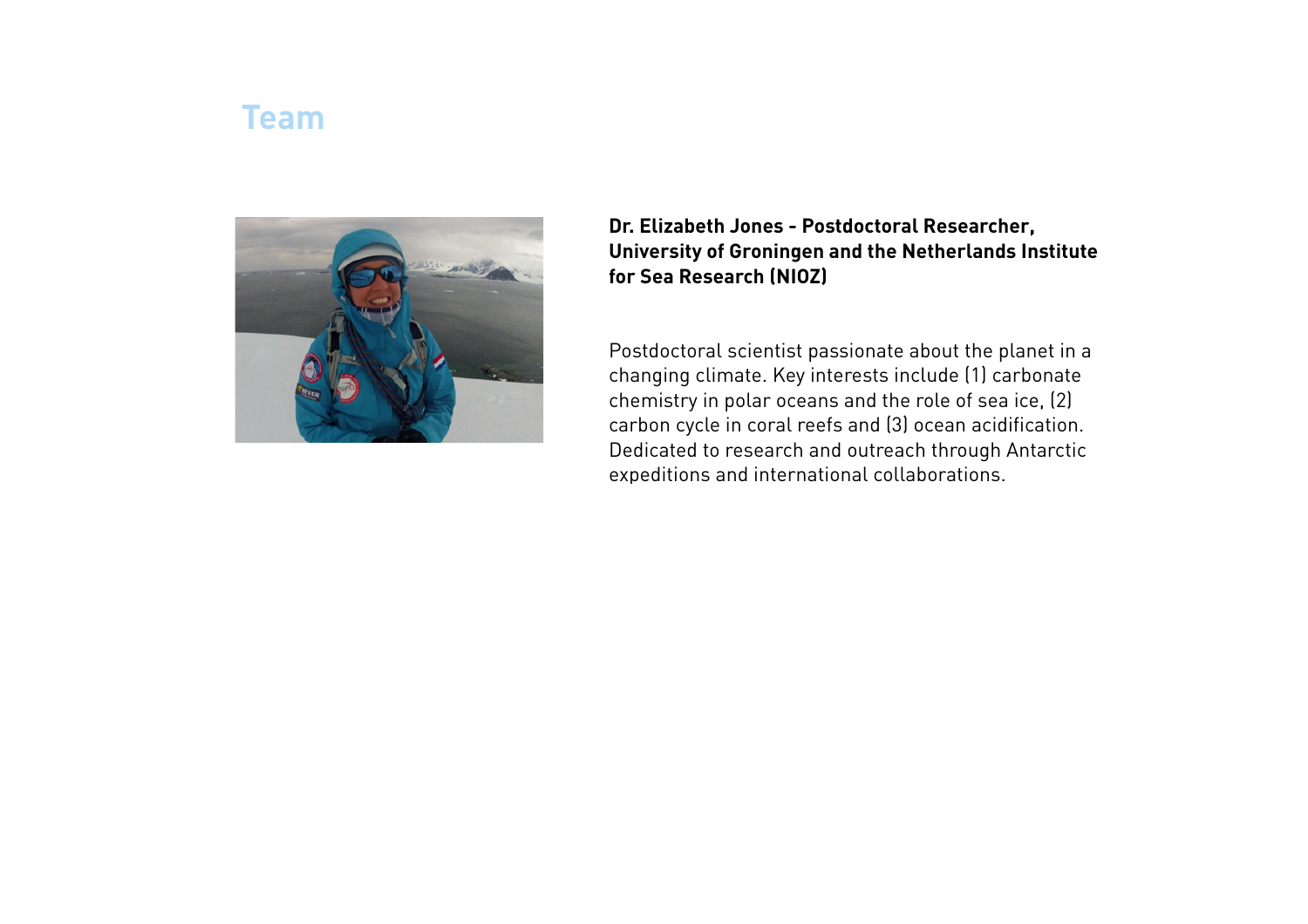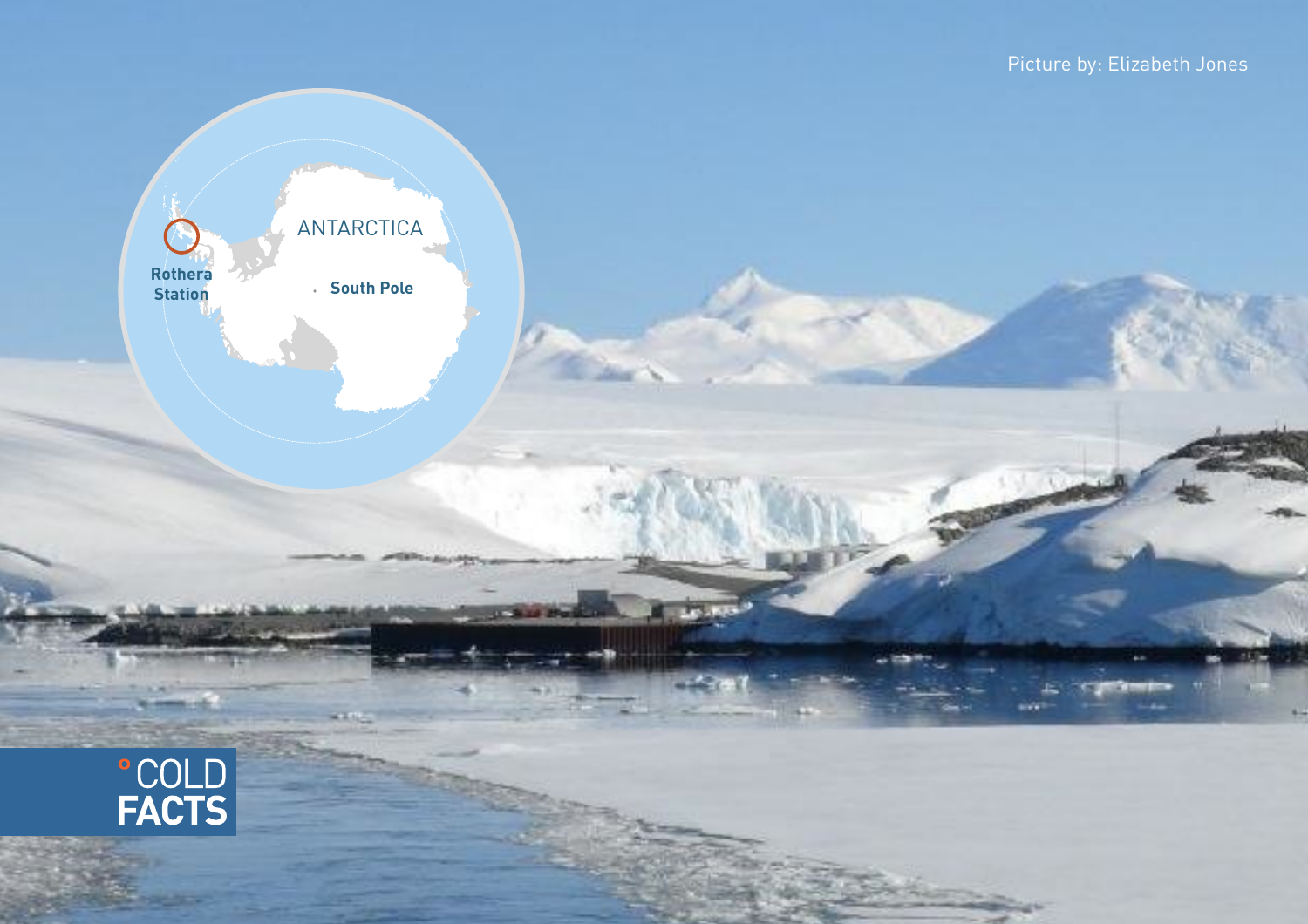## **Activities in the field**

Seawater samples are taken at different locations across the bay, e.g., in front of the glaciers, over the deep central part of the bay, furthest offshore. Ice cores are drilled at the same location when sea ice covered the bay. A handheld unit and sensors (Portavo by Knick, Germany) were used out in the field for measuring salinity(conductivity) and pH as an instant indicator of changes to the seawater, e.g., sea ice melt or deep mixing of water layers after storms.

Ice cores are cut into sections and allowed to melt in the lab. The Portavo unit and sensors are being used in the lab to measure salinity and pH of melted ice core sections, seawater and experiment samples to provide essential supplementary data. This way changes in seawater properties can be tracked as part of the project objectives. All samples are then analysed on a VINDTA instrument (Marianda, Germany) for the total CO2 chemistry.

This project is funded by the new Netherlands Polar Program of NWO in collaboration with the British Antarctic Survey at Rothera Research Station, Antarctica. Laboratory equipment, expertise and technical support is provided by the Netherlands Institute for Sea Research, University of Groningen and the Alfred Wegener Institute for Polar and Marine Research. Handheld seawater sensors were supplied by Cold Facts and sponsored by Knick.